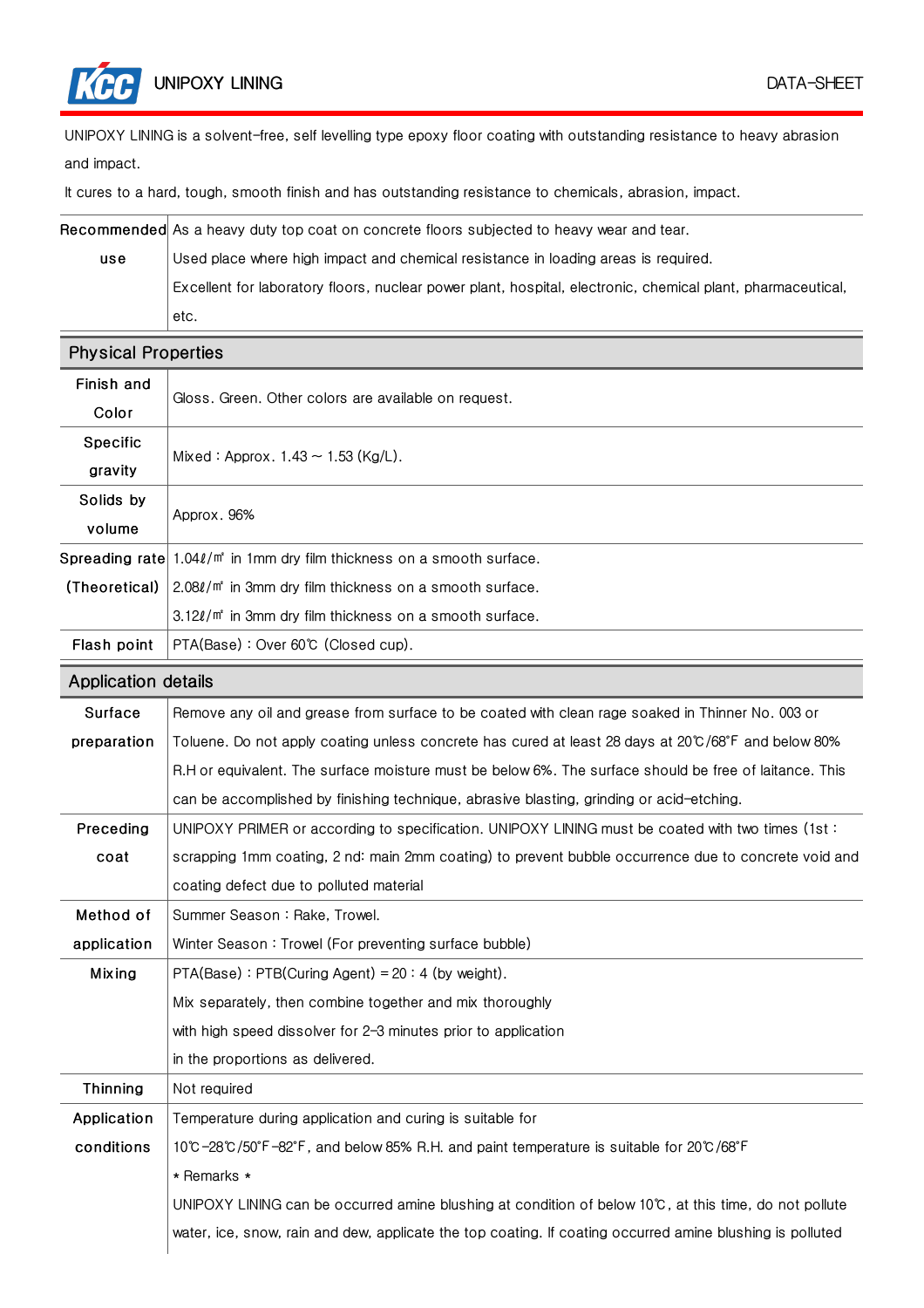|                     | with water, coating color is changed with whiteness                                                                                                                                                                                                                                                                                                                                                              |                                                             |                                                                                                                    |                |                                                                                                                     |  |  |
|---------------------|------------------------------------------------------------------------------------------------------------------------------------------------------------------------------------------------------------------------------------------------------------------------------------------------------------------------------------------------------------------------------------------------------------------|-------------------------------------------------------------|--------------------------------------------------------------------------------------------------------------------|----------------|---------------------------------------------------------------------------------------------------------------------|--|--|
| Film thickness      | Recommended per coat $1 \sim 3$ mm dry.                                                                                                                                                                                                                                                                                                                                                                          |                                                             |                                                                                                                    |                |                                                                                                                     |  |  |
| Drying time         |                                                                                                                                                                                                                                                                                                                                                                                                                  | 5°C                                                         | 10°C                                                                                                               | 20℃            | $30^{\circ}$ C                                                                                                      |  |  |
|                     | Set to touch                                                                                                                                                                                                                                                                                                                                                                                                     | 10 hours                                                    | 6 hours                                                                                                            | 3 hours        | 2 hours                                                                                                             |  |  |
|                     | Dry through                                                                                                                                                                                                                                                                                                                                                                                                      | 48 hours                                                    | 35 hours                                                                                                           | 17 hours       | 12 hours                                                                                                            |  |  |
|                     | Fully cured                                                                                                                                                                                                                                                                                                                                                                                                      | 9 days                                                      | 6 days                                                                                                             | 4 days         | 3 days                                                                                                              |  |  |
| Subsequent          |                                                                                                                                                                                                                                                                                                                                                                                                                  |                                                             |                                                                                                                    |                |                                                                                                                     |  |  |
| Coat                | Summer Season: Not Recommended Winter Season: UNIPOXY COATING                                                                                                                                                                                                                                                                                                                                                    |                                                             |                                                                                                                    |                |                                                                                                                     |  |  |
| Pot life            |                                                                                                                                                                                                                                                                                                                                                                                                                  | $5^\circ$ C                                                 | $10^{\circ}$ C                                                                                                     | $20^{\circ}$ C | $30^{\circ}$ C                                                                                                      |  |  |
|                     | Pot Life                                                                                                                                                                                                                                                                                                                                                                                                         | 40minutes                                                   | 30minutes                                                                                                          | 20minutes      | 15minutes                                                                                                           |  |  |
|                     |                                                                                                                                                                                                                                                                                                                                                                                                                  |                                                             |                                                                                                                    |                |                                                                                                                     |  |  |
|                     | $R/I$ (Min.)                                                                                                                                                                                                                                                                                                                                                                                                     | 48hours                                                     | 35hours                                                                                                            | 17hours        | 12hours                                                                                                             |  |  |
|                     | $R/I$ (Max.)                                                                                                                                                                                                                                                                                                                                                                                                     | 9days                                                       | 6days                                                                                                              | 4days          | 3days                                                                                                               |  |  |
|                     | * Remarks *                                                                                                                                                                                                                                                                                                                                                                                                      |                                                             |                                                                                                                    |                |                                                                                                                     |  |  |
|                     | If UNIPOXY LINING is used at above of 30℃, curing speed will comes to be quick and pot life is short. So                                                                                                                                                                                                                                                                                                         |                                                             |                                                                                                                    |                |                                                                                                                     |  |  |
|                     | UNIPOXY LINING should be kept at condition of cool interior instead of hot outside at summer season                                                                                                                                                                                                                                                                                                              |                                                             |                                                                                                                    |                |                                                                                                                     |  |  |
| Storage and package |                                                                                                                                                                                                                                                                                                                                                                                                                  |                                                             |                                                                                                                    |                |                                                                                                                     |  |  |
| <b>Shelf life</b>   | 6 months (Store in cool, dry, well-ventilated place.)                                                                                                                                                                                                                                                                                                                                                            |                                                             |                                                                                                                    |                |                                                                                                                     |  |  |
| Packing Unit        | 24 Kg (PTA: 20 Kg, PTB: 4 Kg)                                                                                                                                                                                                                                                                                                                                                                                    |                                                             |                                                                                                                    |                |                                                                                                                     |  |  |
|                     |                                                                                                                                                                                                                                                                                                                                                                                                                  |                                                             |                                                                                                                    |                |                                                                                                                     |  |  |
| Remarks             |                                                                                                                                                                                                                                                                                                                                                                                                                  |                                                             |                                                                                                                    |                |                                                                                                                     |  |  |
| Handling            | a. When painting or hardening, the ambient temperature is more than 10°C. To avoid condensation of moisture,                                                                                                                                                                                                                                                                                                     |                                                             |                                                                                                                    |                |                                                                                                                     |  |  |
| Precautions         | the surface temperature must be at least 3°C above the dew point.                                                                                                                                                                                                                                                                                                                                                |                                                             |                                                                                                                    |                |                                                                                                                     |  |  |
|                     | b. To prevent the occurrence of bubble when applying unipoxy lining through work inside concrete, or to prevent                                                                                                                                                                                                                                                                                                  |                                                             |                                                                                                                    |                |                                                                                                                     |  |  |
|                     | defects caused by contaminants, divide the work into scraping and main painting twice.<br>c. The concrete surface that has been ground into a planer is highly porous, so be careful that there are too                                                                                                                                                                                                          |                                                             |                                                                                                                    |                |                                                                                                                     |  |  |
|                     | many bubble. At this time, remove the bubble and apply an additional coat of scraping once.                                                                                                                                                                                                                                                                                                                      |                                                             |                                                                                                                    |                |                                                                                                                     |  |  |
|                     | d. Under conditions below 10 °C air and ground temperature, bubbles will not disappear or will cause color                                                                                                                                                                                                                                                                                                       |                                                             |                                                                                                                    |                |                                                                                                                     |  |  |
|                     | separation, alligatoring, amine blushing, and Winkle due to over-dilution and poor workplace conditions.                                                                                                                                                                                                                                                                                                         |                                                             |                                                                                                                    |                |                                                                                                                     |  |  |
|                     | e. During the paintwork, if occur a lot of bubbles or bubbles do not disappear, apply thinner spray or insecticide                                                                                                                                                                                                                                                                                               |                                                             |                                                                                                                    |                |                                                                                                                     |  |  |
|                     | spray of oil-based type or use a spike roller to remove bubble.                                                                                                                                                                                                                                                                                                                                                  |                                                             |                                                                                                                    |                |                                                                                                                     |  |  |
|                     | f. If the total thickness is 1000 $\mu$ m, You can paint after filling the surface crack or gap, without scraping.                                                                                                                                                                                                                                                                                               |                                                             |                                                                                                                    |                |                                                                                                                     |  |  |
|                     | q. If the surface is porous, the bubble is severe, so check the status of the porous area, and contact the                                                                                                                                                                                                                                                                                                       |                                                             |                                                                                                                    |                |                                                                                                                     |  |  |
|                     | technical sales department or the architectural coating R&D team before painting.                                                                                                                                                                                                                                                                                                                                |                                                             |                                                                                                                    |                |                                                                                                                     |  |  |
|                     | h. When painting at 1000 µm thickness, the leveling is relatively lower than when painting at 2000 to 3000 µm<br>thickness. Use trowel or rake to improve levelling.                                                                                                                                                                                                                                             |                                                             |                                                                                                                    |                |                                                                                                                     |  |  |
|                     | i. In winter, do not clean the water after painting the unipoxy lining.                                                                                                                                                                                                                                                                                                                                          |                                                             |                                                                                                                    |                |                                                                                                                     |  |  |
|                     |                                                                                                                                                                                                                                                                                                                                                                                                                  |                                                             |                                                                                                                    |                |                                                                                                                     |  |  |
|                     | j. During winter, Amine Blushing are easily generated, and the surface of the paint film where they are generated<br>is contaminated with oil, rust and muddy water etc, and cannot be cleaned. Also, if it is contaminated with<br>water, the paint film will turn white(efflorescence). If Amine Blushing, surface contaminating, efflorescence<br>occur, clean them with solvent and paint a unipoxy coating. |                                                             |                                                                                                                    |                |                                                                                                                     |  |  |
|                     |                                                                                                                                                                                                                                                                                                                                                                                                                  |                                                             | k. On the surface of the ground, the flow of paint can cause color separation. Therefore, the surface should be    |                |                                                                                                                     |  |  |
|                     | flattened by pre-treatment (cement mortar/resin mortar, etc.) and at least 2 to 3 lining scraping paint to avoid<br>continuous flow of paint.                                                                                                                                                                                                                                                                    |                                                             |                                                                                                                    |                |                                                                                                                     |  |  |
|                     |                                                                                                                                                                                                                                                                                                                                                                                                                  |                                                             | I. For color separation caused by surface gradient, paint unipoxy coating after flatting the surface.              |                |                                                                                                                     |  |  |
|                     |                                                                                                                                                                                                                                                                                                                                                                                                                  |                                                             | m. In winter, use the paint at a temperature of 5°C or higher. If the paint is low temperature (5°C or below), the |                |                                                                                                                     |  |  |
|                     |                                                                                                                                                                                                                                                                                                                                                                                                                  | viscosity of the paint increases and becomes less workable. |                                                                                                                    |                |                                                                                                                     |  |  |
|                     |                                                                                                                                                                                                                                                                                                                                                                                                                  |                                                             | n. If the paint thickness below the recommended paint thickness or if the dust is contaminated under the non-      |                |                                                                                                                     |  |  |
|                     |                                                                                                                                                                                                                                                                                                                                                                                                                  |                                                             |                                                                                                                    |                | hardening conditions of the paint, the cratering may occur. In particular, if painted after panel processing, there |  |  |